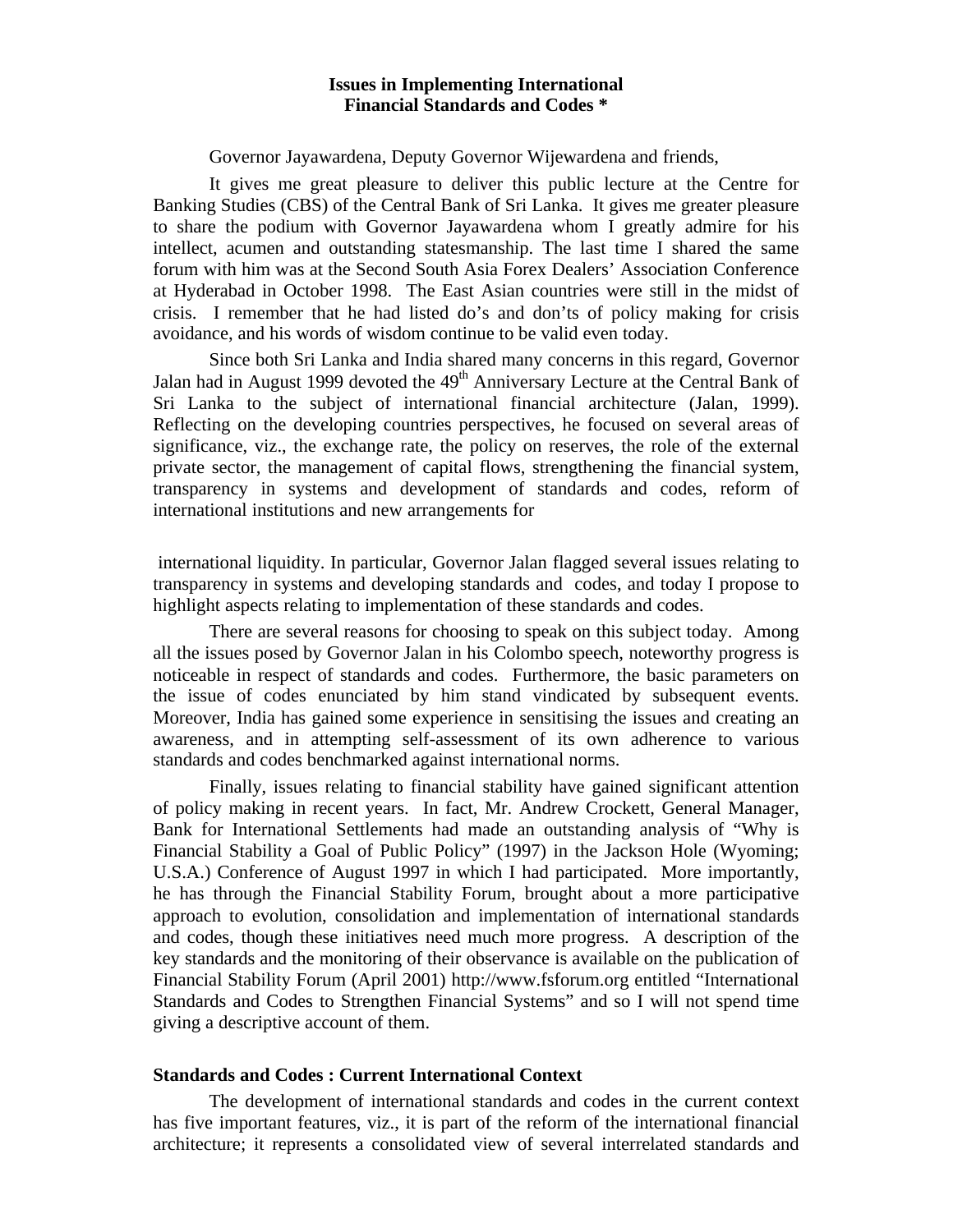codes; it is a collaborative effort involving different groups of countries, markets and international financial institutions and standard setting agencies and bodies; it has elements of both external and internal assessments of degree of compliance; and, finally there is an assumption of linkage between the implementation of standards and codes and financial stability.

First, in the light of the Asian crisis, the need for fundamental changes in the international financial architecture acquired greater urgency. Many proposals were made for strengthening the international financial system. The focus of these proposals was broadly on indentifying indicators of financial vulnerability, development of sound international codes, standards and best practices, introduction of preemptive measures and safety nets, and designing a framework for crisis management. Thus, while development of international standards and codes is only one element of the overall effort in the aftermath of the Asian crisis to reform the international financial architecture, significant progress is noticeable in this element only. As part of the effort to strengthen financial systems and improve coordination among the agencies responsible for them, the Financial Stability Forum (FSF) was established in April 1999. Its mandate is to promote international financial stability by improving the functioning of markets and reducing systemic risk through information exchange and international cooperation in supervision and surveillance of financial markets. The FSF has drawn together various standard-setting bodies which were constituted by means of cooperation among central banks, international financial institutions, national authorities and international supervisory and regulatory bodies. The FSF has posted on its website the Compendium of Standards, which serves as a common reference for various standards. Currently, there are 69 standards cited in the Compendium. A set of 12 standards has been highlighted by the FSF as key for sound financial systems and deserving of consideration for priority implementation. The key standards are broadly accepted as representing minimum requirements for good practice. The 12 key areas are organised under three broad headings, viz., macroeconomic policy and data transparency (covering monetary and financial policy transparency, fiscal policy transparency, data dissemination and data compilation), institutional and market infrastructure (covering insolvency, corporate governance, accounting, auditing, payment and settlement and market integrity) and financial regulation and supervision (covering banking supervision, securities regulation, and insurance supervision).

Second, the current initiative represents a consolidated view of several interrelated standards and codes. The international standard-setting bodies have existed for a long time, but each body was developing common codes and rules in isolation. There are various international organizations, which over the years have made significant contribution to raising standards of soundness and risk-awareness in financial systems. After the Asian crisis, it was recognised that the world economy can be exposed to potential threat of contagion from problems in financial markets and so it became imperative to strengthen financial systems through intensified coordination and cooperation among national regulatory bodies, international regulatory bodies and international financial institutions charged with fostering standards and codes. For the first time, a consolidated view of several standards broadly relevant to the financial sector was considered essential on an appreciation of their inter-linkages. For example, macro economic policy can affect the sectoral dimension of financial stability through its impact on the value of financial assets and liabilities. More important, it can affect the functioning of the payments and settlement systems. Similarly, regulation and supervision are linked to good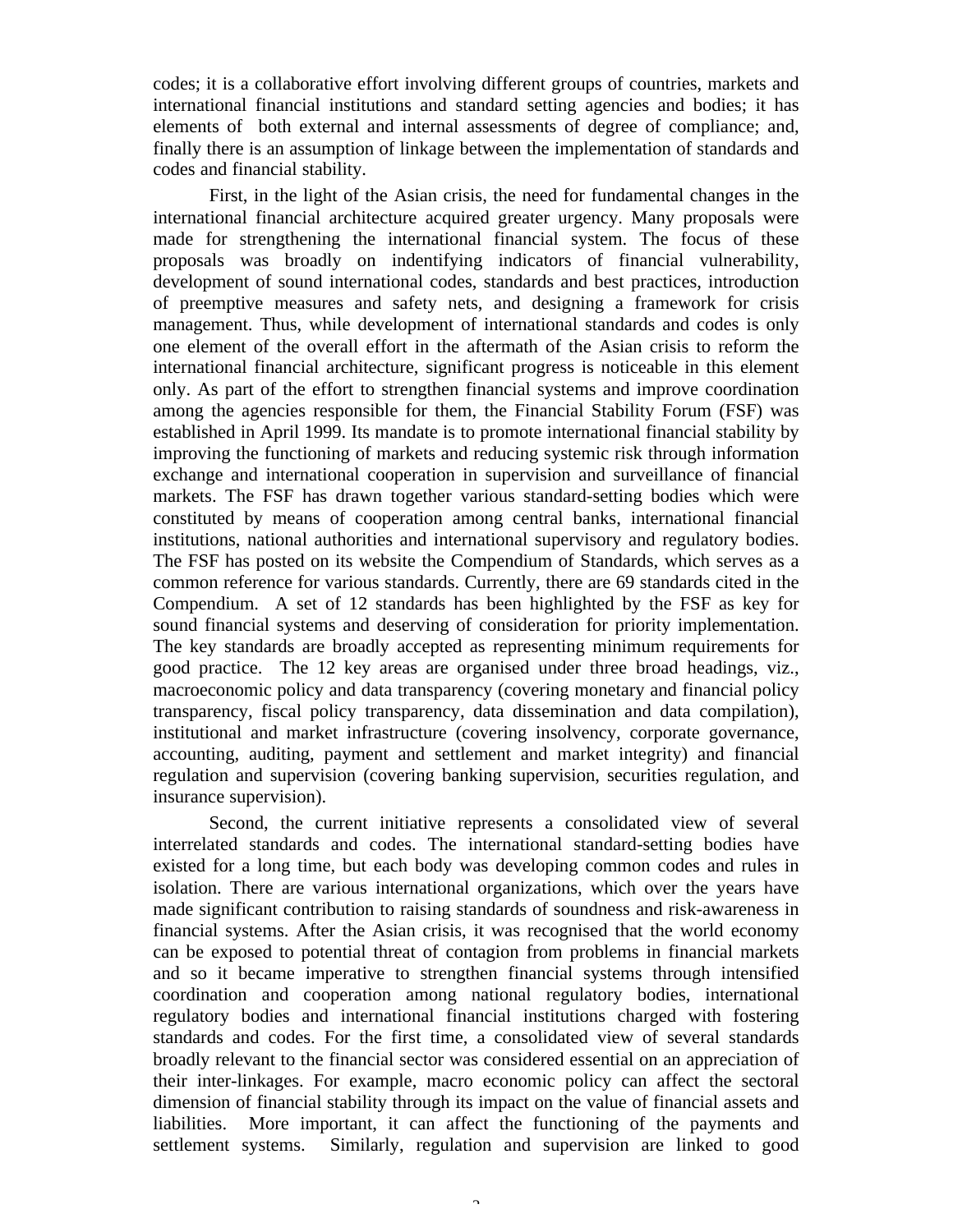accounting practices, bankruptcy laws and insolvency procedures, and corporate governance principles.

Third, the current process is a collaborative effort involving developed countries and emerging economies, international institutions, public and private sector and regulators and market participants. The emphasis has been concentrated on the official sector, with the responsibility for implementation and accountability for results being vested with the Government or the regulatory agency. It is now being recognised that the percolation of the compliance to certain standards and codes by the official sector will depend upon improvements in the private sector also. For instance, while banking supervision/regulatory practices by official authorities would improve significantly by adhering to the core principles, in a market related environment, the overall efficiency of the system cannot be enhanced without adequate response from the banking institutions themselves. Similarly, corporate governance in banking and also in the private corporate sector, in particular in securities firms would be an important aspect.

Fourth, the current initiative has elements of external assessment and incentive for internal assessment of degree of compliance of a country with the key standards and codes. Thus, the IMF and the World Bank have developed a collaborative organisational framework for assessing member countries' observance of standards and codes. The IMF assesses the implementation of standards as part of its Article-IV consultations. The joint Bank-Fund Financial Sector Assessment Programmes (FSAP) involves an assessment of financial sector standards. All FSAP access observance of, at a minimum, the Fund's Monetary and Financial Policy Transparency Codes and the Core Principles for Effective Banking Supervision. Other standards are assessed as relevant. Some of the financial sector standards may also be assessed by the Fund and the Bank independent of the FSAP. The assessments are documented in the Reports on Observance of Standards and Codes (ROSC). The IMF is preparing ROSCs on data dissemination and fiscal transparency, which are considered to be areas important to its mandate of overseeing international monetary and financial stability. The World Bank is producing ROSCs on auditing, corporate governance, and insolvency and credit rights systems. In preparing the ROSCs, the assessments have generally been sensitive to different stages of economic development, administrative capacities and heterogeneous cultural, legal and institutional conditions of Fund members. Participation in ROSC, however, continues to be voluntary in nature. Internal assessments are also encouraged by international institutions and standard setting bodies.

Fifth, the entire exercise relating to the international standards and codes is being undertaken on the premise that their implementation helps to promote sound financial systems domestically enabling their smooth integration to global markets contributing thereby to financial stability internationally. They are meant to play an important role in strengthening financial regulation and supervision, enhancing transparency, facilitating institutional development and reducing vulnerabilities. Standards are also expected to facilitate informed decision making in lending and investment and improve market integrity and, thereby, minimize the risks of financial distress and contagion. No doubt, standards are not ends in themselves but a means for promoting sound financial fundamentals and sustained economic growth.

### **Assessment of International Initiative**

It may be useful to assess the response to these international initiatives in terms of the validity of the approach, adequacy of coverage of issues, symmetry of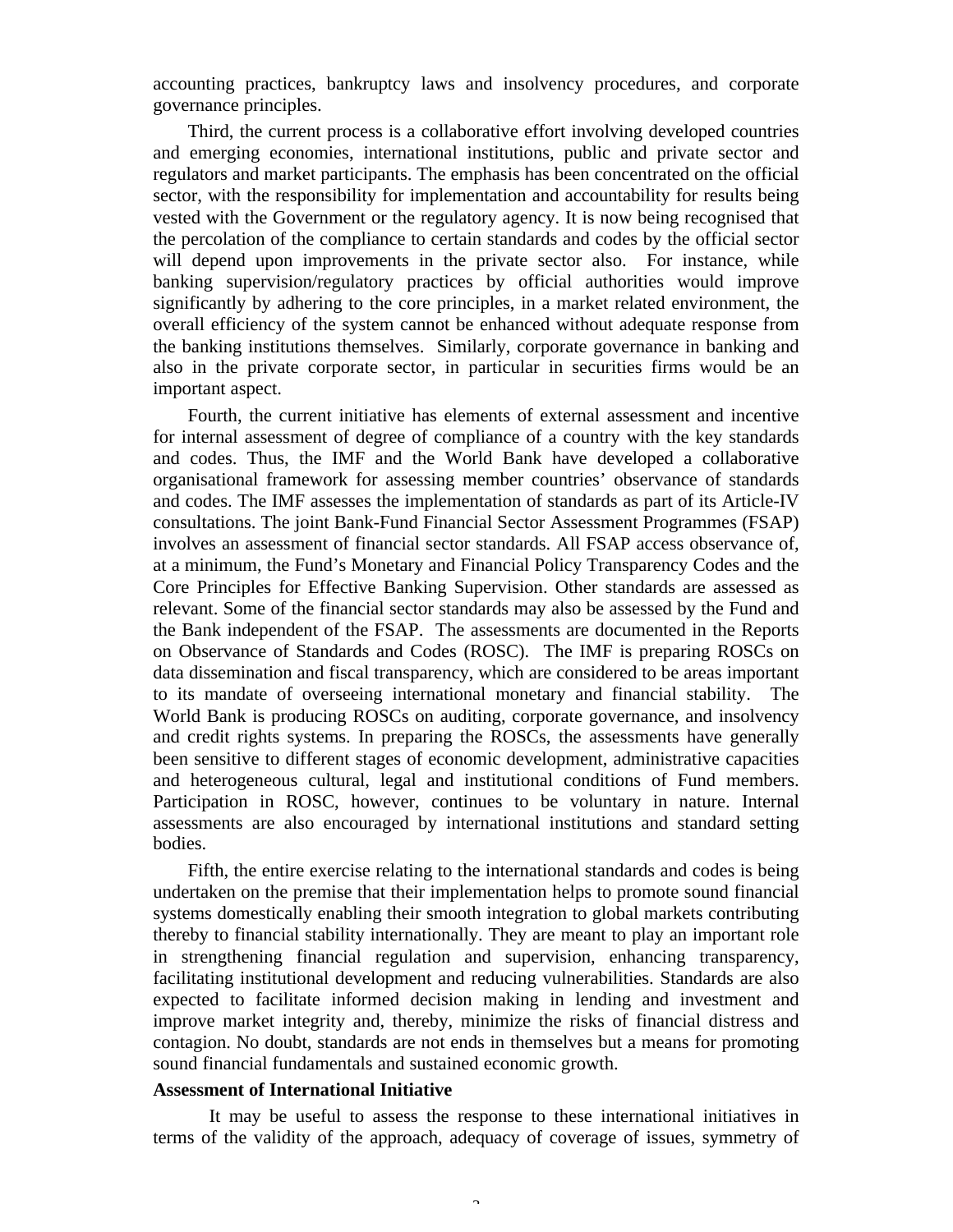treatment between participants, linkage between international standards and codes and financial stability and issues of coverage of standards in IMF surveillance.

First, the latest Trade and Development Report (UNCTAD, TDR, 2001) questions the validity of the overall approach to the reform of the international financial architecture. It observes that the recent efforts have focussed on measures mainly designed to discipline debtor countries. While it is conceded that all the reforms that are being prescribed have their merits, there is an overriding presumption in the prescriptions that "the cause of the crises rests primarily with policy and institutional weaknesses in the debtor countries and accordingly place the onus of responsibility of reform firmly on their shoulders". The Report observes that inadequate attention has been given to the role of institutions and policies of creditor countries. The root of the problem, according to UNCTAD, "lies in the failure to establish a stable system of exchange rates after the breakdown of the Bretton Woods arrangements". There are also criticisms that although the IMF introduced the contingent credit lines, it has not been used so far. It is well recognised that the capacity of the IMF to raise resources is severely limited and is inadequate compared to the size of the recent financial packages. There are also views that not much has been done on standstill arrangements and bankruptcy procedures.

Secondly, there are varying perceptions among different actors resulting in inadequate attention to many aspects of international order. A study by Prof. Stephany Griffith Jones (2001) highlights that all key actors involved in the reform process, viz., developed country Governments, banking and financial markets and international financial institutions share one common objective, which is, that they are in favour of and benefit from sustained growth of developing countries. According to the study, for some (developing countries and international financial institutions) it is a dominant objective although it is not clear why it should not be so for others. There is, however, far less agreement on specific measures to be taken for building a new international financial architecture. An important example relates to the opening of the capital accounts by developing countries. While international financial markets have a strong preference for full opening up, most developing countries favour a gradual and sequenced opening up. The study also observes the attitudes of the different players on specific changes in the international financial architecture. The areas include codes and standards, international liquidity, development finance, international regulation, standstill and orderly debt workouts and increased developing country participation. The matrix shows that except in the area of standards and codes, most of the significant measures that would need to be taken have not actually happened.

Thirdly, it is argued that the progress made so far reflects asymmetry in different participants' responsibilities for the changes required. The main criticism is that it does not adequately address the concerns of developing countries. The obligations contained in the standards and codes seem to reflect the view that the main flaws in the system for international capital movements are to be found in recipient countries which should thus bear the burden of adjustment needed to prevent or contain financial crisis. The UNCTAD Report (2001) states: "the reform process rather than focussing on international action to address systemic instability and risks has placed emphasis on what should be done by national institutions and mechanisms. Even in this regard it has failed to adopt an evenhanded approach between debtors and creditors. Thus, it seems as if standards and codes are being pressed upon developing countries to improve transparency and disclosure without corresponding obligations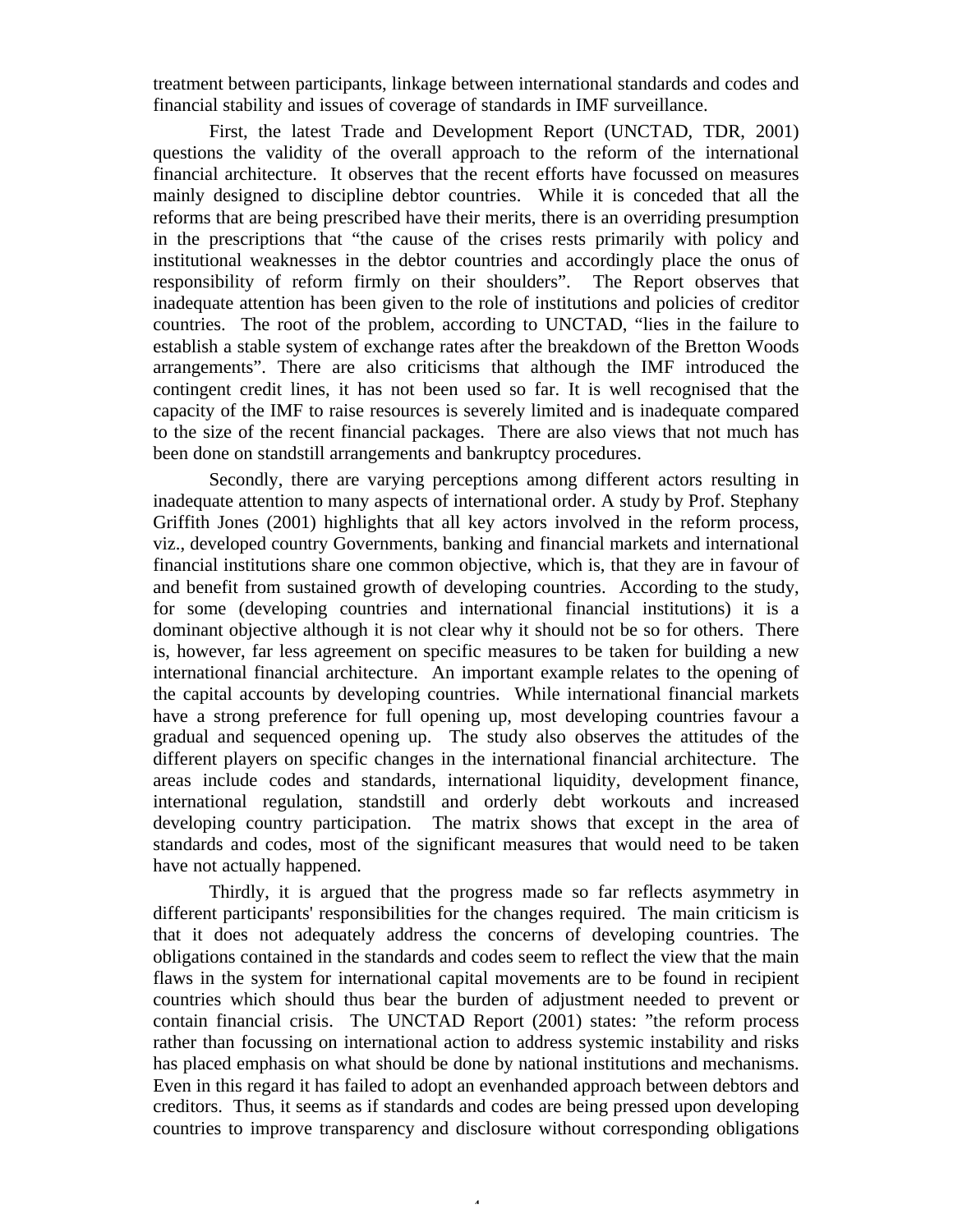for disclosure by financial institutions and hedge funds". I may, however, add that this conclusion does not in any way minimise the importance of standards to any nation. It would be preferable to move to best practices irrespective of other country practices.

Fourthly, the link between implementation of standards and codes and financial stability by itself is neither theoretically established nor backed by sufficient empirical evidence (Vasudevan 2001). However, on the basis of first principles and judgment, the linkage between the two elements is apparent. Financial stability requires stability of both financial institutions and financial markets. The stability of financial institutions depends on the confidence of public regarding the ability of the former to meet contractual obligations. Standards relating to effective banking supervision, for example, aim at enhancing stability of the institutions. Stability in financial markets is reflected in market participants' confidence at being able to transact at prices reflecting true market fundamentals. Standards on accounting, auditing, data dissemination, and securities settlements systems, in turn, aim at strengthening stability of financial markets. The standards and codes, however, do not address the problem associated with inability of the market agents to understand and process the information. In a vast majority of developing countries, and possibly in developed countries as well, as the recent large corrections in the international stock markets suggest, mispricing of information could often give rise to instability. There are some markets, which tend to move more by noise and rumours than news. In such markets, release of additional information may not be recognized and understood by the players and may add more noise than information. Thus, in developing countries, it can be argued that information superiority of the regulator or Government may be justified when it shoulders the dual responsibility of both "market development" and "avoidance of market failure".

As regards institutional stability, compliance with related standards appears to make a positive contribution since the early warning indicators that could be compiled due to implementation of the relevant standards, could potentially contain the probability and severity of a crisis provided timely action is initiated at the early sign of vulnerability. Stronger and sound supervision of institutions in respect of compliance with related standards, while strengthening the preventive mechanisms and leading to timely and proactive interventions, may not fully insulate the system from occurrence of financial frauds.

A difficult issue that needs to be addressed while implementing standards and codes for strengthening stability of institutions is that the implementation of standards enables compilation and monitoring of information both on aggregated information across all financial institutions and on systemically important individual institutions. The implementation authorities should recognise the value and usefulness of both segregated and aggregated data and information and imbibe analytical skills and techniques to draw useful conclusions.

Recent initiatives on Macro-Prudential Indicators (MPIs) aim at addressing this particular issue of a macro-view. Aggregation of performance indicators across heterogeneous groups like banks, non-banks, development banks, merchant banks, securities firms, insurance companies etc., however, may not always convey any meaningful signal. In bank dominated financial systems, the emphasis, therefore, has been on aggregating the information first across banks, then extending it to other institutions over time. Monitoring is also exercised over different groups separately at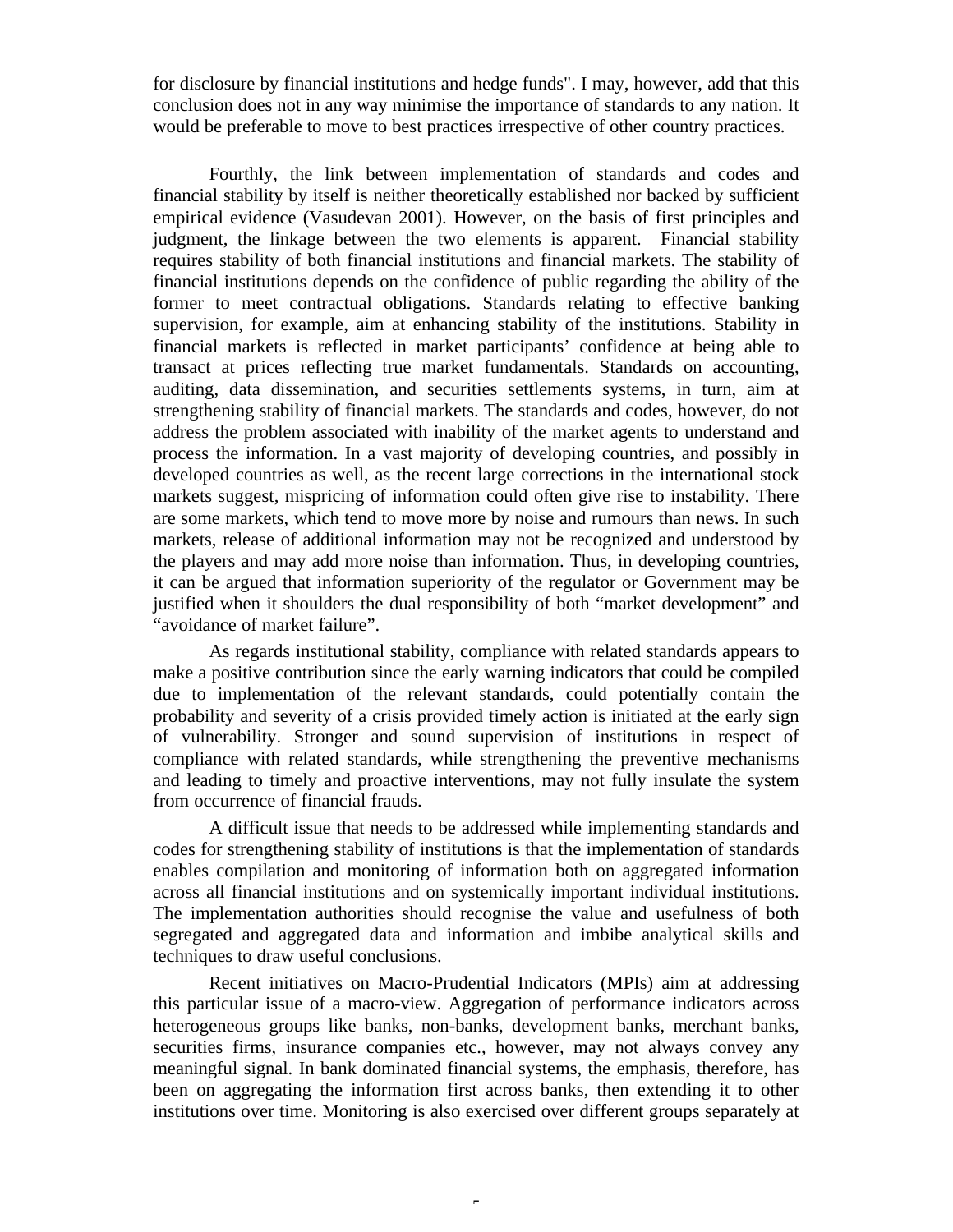group level. Group level analysis that clearly tracks inter-group exposures partly addresses the problem of aggregation for the system as a whole.

Fifthly, despite the apparent emphasis on their voluntary adoption, there is a danger that incentives and sanctions linked to standard setting will become features of IMF surveillance and conditionality. In such a scenario, publication of information on the compliance status, particularly the information presented in the ROSC reports, is fraught with the danger of classifying the countries into performers and nonperformers. Even when the international agencies associated with the work on standards and codes may not intend so, once the information is disseminated, it is possible that credit rating agencies may assign country ratings on the basis of the levels of achievement of standards. Internal assessments and external evaluations under Article-IV and FSAP by the Fund-Bank have, therefore, to be extremely cautious about the dissemination of information on a country's compliance status. The policy makers, who shoulder the responsibility for developing markets while at the same time avoiding market instabilities must retain full discretion on their own dissemination policy.

#### **Desirable Approach at National Level**

Briefly stated, the recent international initiatives in regard to standards and codes provide at best a partial solution to the problems of existing international financial architecture. Furthermore, in the context of a crisis, they provide solutions at domestic level for issues that may often originate outside the country. Finally, they do not assure international financial stability although they may contribute to it. Yet, there are several reasons why public policy and national authorities need to focus on the international standards and codes and these reasons centre around both efficiency and stability of financial sector in the country. In this context, a desirable approach to the consideration of international standards and codes can be explored in national interest.

As mentioned earlier, standards are not totally new. The current international effort is only to codify best practices and disseminate widely to member countries so that the domestic markets in a globalised environment will grow and integrate in harmony without destabilisation. The role of financial sector as also the other institutional arrangements for efficient economic activity has been extensively debated in the past. One issue is whether the market behaviour has to be viewed from a normative angle passing 'value judgments' or the market behaviour should be taken as 'rational' or 'commercial' behaviour. This leads to the wider debate between State versus Market and the role of the regulator over markets. History has taught lessons that while markets have a key role to play, there are limits to market behaviour leading at times to crisis situation. It is necessary to recognize that just as the nature and functioning of 'State' has some variations as between countries, the working of markets also varies among countries.

When a country gets globalised, the domestic institutional, legal and other structures have to be in reasonable harmony with international best practices. Otherwise, international flows cannot freely respond to market signals and information. Therefore, the risks arising in domestic markets can spill over as international or cross border risks. It is in the light of the increasing global cross border flows and handling of risks arising thereby, that the acceptance and adherence of international best practices assume significance. While the standards and best practices may not uniformly apply and the relevance and applicability may differ from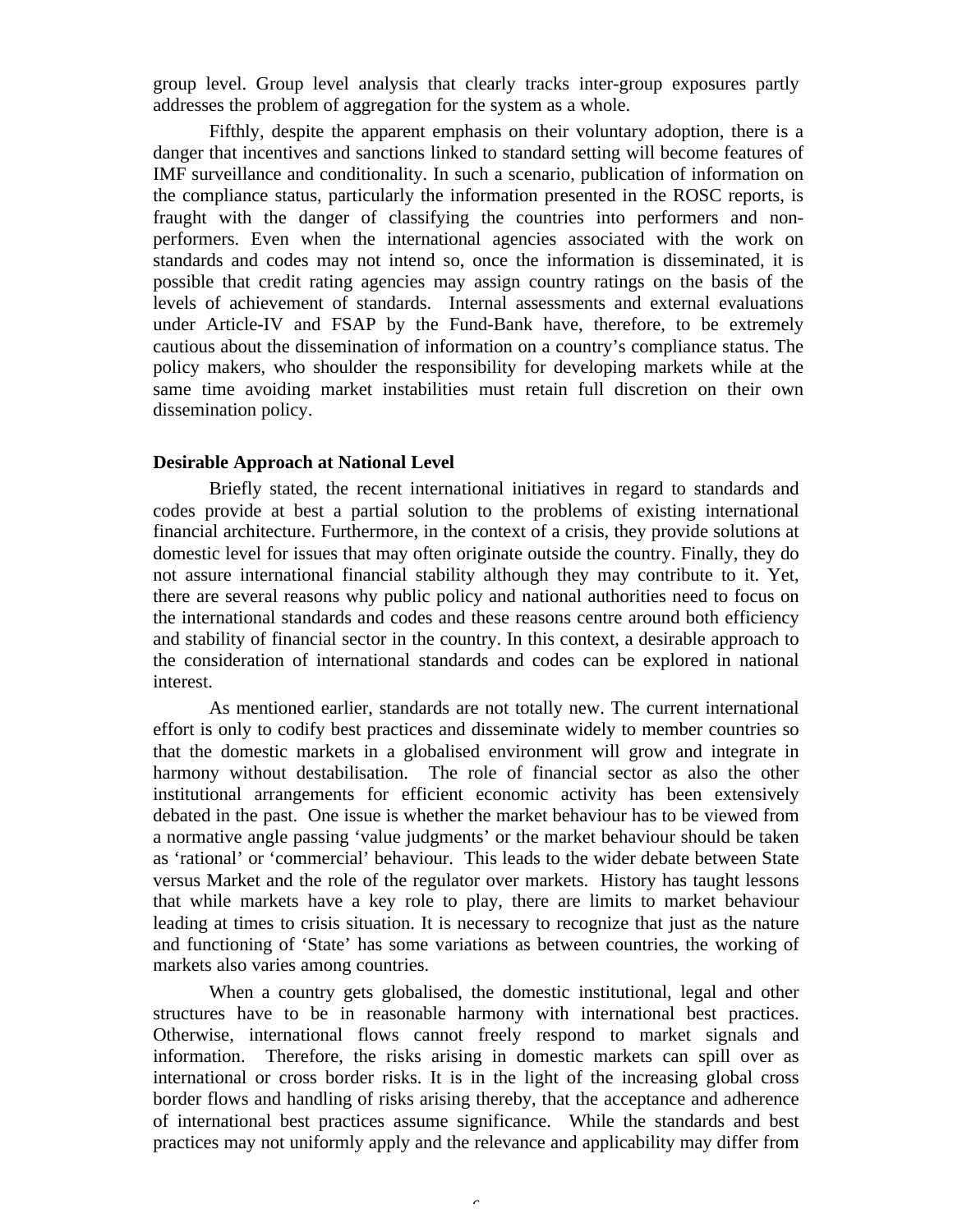country to country, as a medium and longer term endeavour, development of international best practices in any country may be viewed in the best interest of sound, stable and efficient financial structure.

Although the standards have evolved in the context of international stability, they have enormous efficiency-enhancing value by themselves. Standards by themselves may be presumed to be, *prima facie*, desirable, and it is, therefore, in the national interest to develop institutional mechanisms for consideration of international standards. Thus, the implementation of standards needs to be given a domestic focus with the objectives of market development and enhancing domestic market efficiency. Some standards keep evolving and it is important to keep close track of development in these areas. It also needs to be recognized that the process is evolutionary and say two years down the line, present standards themselves can change, in degree and detail though not in kind.

In a broad sense, it can be held that all standards are, in some way or other, relevant for all the countries though the extent of relevance, scope for application and urgency of implementation may differ depending upon the stage of development as also the country specific, legal and institutional structures. In particular, in economies which do not have developed markets, the entire market development has to be given greater weight than mere application of standards. In the case of such economies, the advantage is that since they are starting on a clean slate, the standards and best practices could be easily incorporated as they go along with the development of institutions and markets.

While there can be no uniform prioritisation of standards relevant for all countries, it is possible to place, on a universal basis considerable emphasis upon certain specific areas depending on individual country circumstances. To quote the Task Force on Implementation of Standards chaired by Andrew Sheng (2000) : "prioritization of standards for implementation must necessarily vary from economy to economy, taking into consideration their current status in observance of standards, economic circumstances, financial structures, legal and institutional frameworks, and policy priorities. A balance would need to be struck between international and domestic considerations".

It would be useful to explore parameters for prioritization in respect of specific countries though there could be different approaches. For instance, it would be easier to implement standards in areas, which have been substantially developed. On the contrary, the prioritization for a particular country could consider the identification of 'weak areas'. The weak areas may be, for example, weak legal base leading to legal uncertainties, lack of regulation leading to lack of regulatory norms, etc.

 It may also be possible to classify the standards in a conceptual framework under three broad elements, viz., technical, policy and socio-cultural. Standards like SDDS, accounting and auditing, and supervision may be classified as purely technical and, therefore, easily amenable to implementation. Standards on monetary and financial policies, fiscal transparency and securities regulation have certain policy implications and would form an integral part of the economic reform process in many developing countries. The changes in these areas depend on timing, sequencing and complementarity in related areas and availability of institutional, technological and legal infrastructure. Nevertheless, while it is desirable to adopt these standards quickly, it actually boils down to an issue of managing of policy reforms in a nondisruptive fashion. Finally, standards in the areas of corporate governance, insurance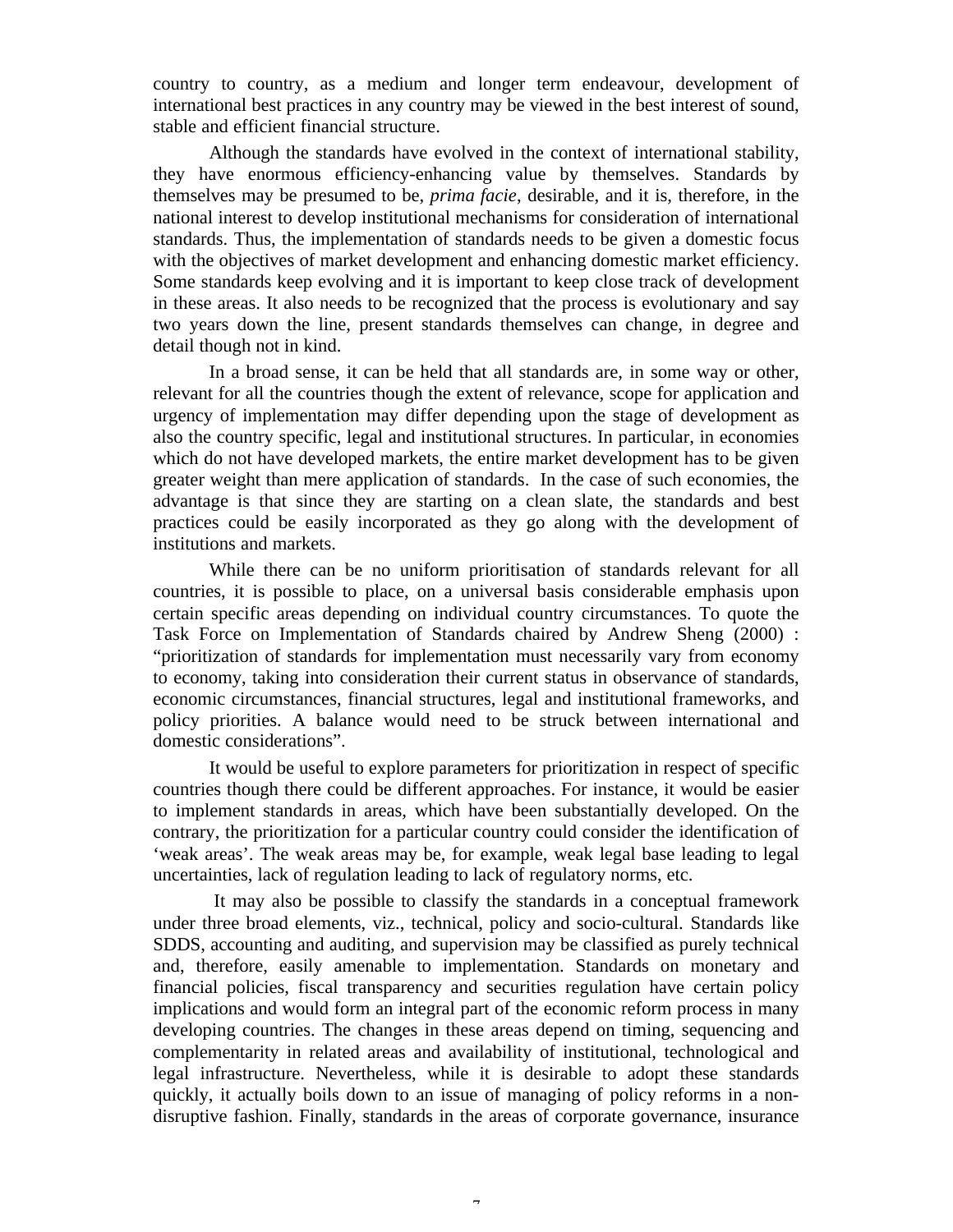and to a certain extent insolvency and bankruptcy practices take a socio-cultural dimension and pose challenges of design, adoption and implementation.

It is also possible to attempt a construct of the link between transparency and macroeconomic policy. Good macroeconomic policy and good standards is perhaps an ideal situation for a country. Good macroeconomic policy and poor transparency though not ideal is perhaps not risky by itself. Bad macroeconomic policy and good transparency has large elements of risk and warrants change in policy before launching into transparency. The most risky combination perhaps is bad macroeconomic policy and bad standards. In a more dynamic sense, it can be argued that transparency provides incentives to adopt good macroeconomic policies.

## **Practical Issues in Implementation**

It is difficult to attempt an exhaustive or universally applicable account of practical issues in implementation of standards and codes since they are countryspecific. It is, however, worth exploring, albeit hesitatingly, some general observations.

First, while transparency and financial stability appear fundamentally complementary, there could be a trade off at some point. Therefore, codes should be treated as milestones and the exact manner and timing of dissemination of information including the structure of reporting should depend not only on constitutional, legal and institutional mechanisms but also the likely impact of dissemination on the financial sector soundness and stability in a given context.

 Secondly, many codes emphasise legislative provisions in a concrete manner. Legislation provides the shield or back up for such actions. The emphasis of the codes should be to promote a general effort to improve legislative provisions and it is necessary to recognise that the process of legislation is time consuming and complex. While it is essential to recognize the importance of legislation, given its complexity, we need to appreciate that sound practices also could be as satisfactory.

Thirdly, the implementation of monetary policy is centralised with a single authority, generally the central bank, while the implementation of financial policies pertaining to various sectors like non-bank financial institutions, insurance, securities markets and payments and settlement may rest with different institutions. While the standards and codes could be taken as umbrella ones for all institutions, different aspects of implementation have to be dealt with separately for different sectors. This is necessary because the objectives of the institutions may differ fundamentally. For example, banking emphasises depositor protection whereas in the case of securities market, it is investor protection. The payment and settlement system has huge systemic risk associated with it and in the case of insurance, the emphasis is upon asset protection. Such differences lead to basic differences in the approach and management and, therefore, it would be useful to address implementation aspects separately sector-wise as far as possible, even though the design may be centralised.

Fourthly, in implementing the Codes, since there is a multiplicity of institutions or arrangements for regulating different financial sector segments like insurance, banking, securities markets and payment and settlement, overall approach to cover different agencies in overlapping/grey areas of regulation become important. In the absence of well-defined regulatory roles and responsibilities combined with over-viewing or overseeing arrangements, there are possibilities for regulatory gaps/overlaps leading to regulatory arbitrage by market agencies. The use of the word coordination is avoided deliberately, preferring the word oversee since a rigid and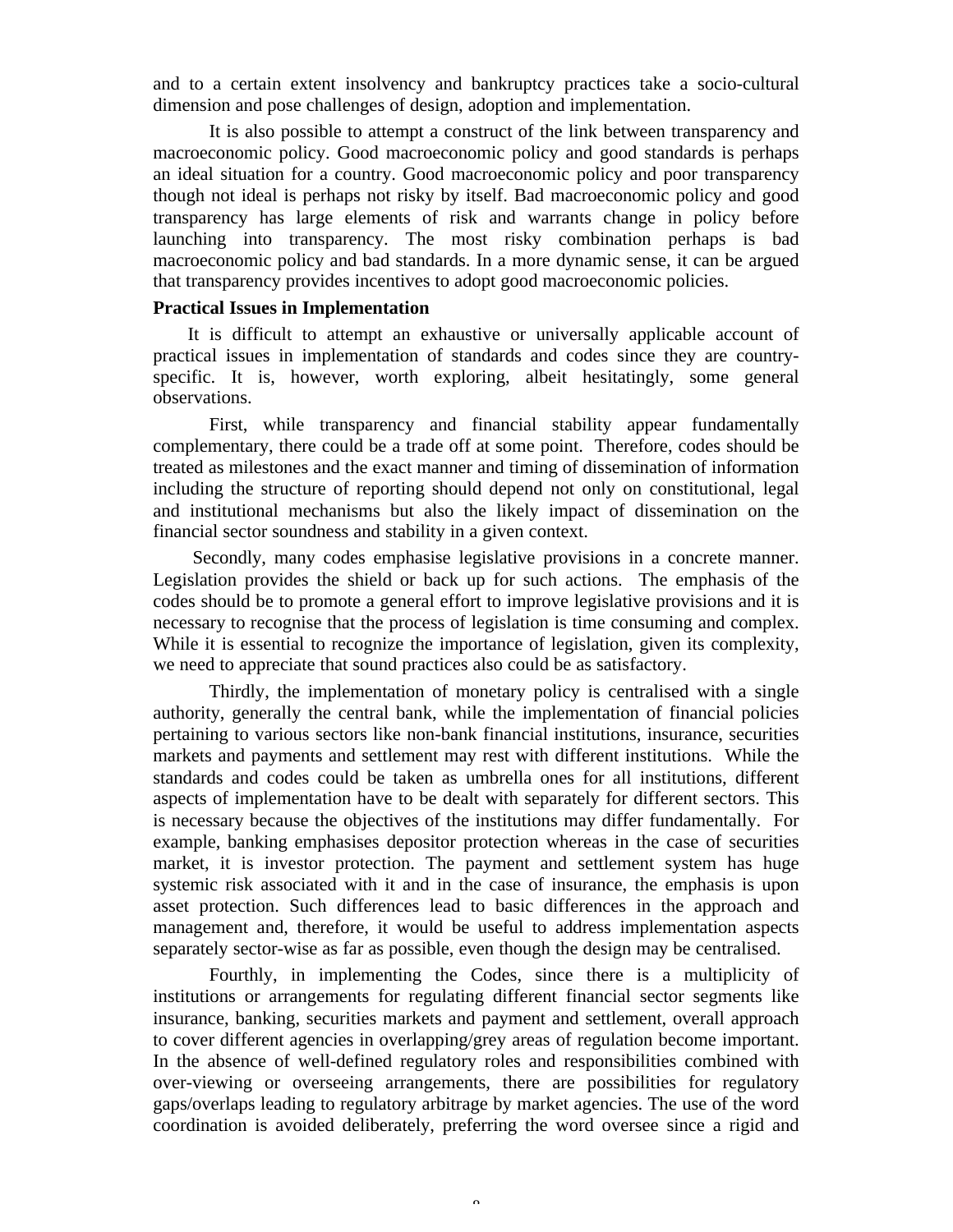centralised approach to compliance in this complex task covering several institutions may be counter-productive.

Fifthly, transparency practices are often addressed to financial agencies (regulatory authorities) and not applicable to companies or other entities in the private sector. The emphasis on the implementation of standards and codes and accountability thereof is still heavily concentrated in the official sector. There is some asymmetry here. An optimal balance between regulation and competitive efficiency in the financial system and markets can be achieved only with equal emphasis on responsibility and accountability of the private sector. The focus of IMF is also with regard to codes mostly in respect of regulators and not so much with private sector. International accounting standards and standards set by securities market associations are, no doubt, expected to cover issues relating to private sector market participants. Every effort should be made to recognise and correct the asymmetry.

Sixthly, financial agencies may be justified not to disclose some policy measures which are in progress, contingency plans, corrective actions, emergency lending decisions and supervisory or enforcement actions. Revealing of such information could be based upon case-by-case deliberations and no standardisation is possible in such cases. It should also be emphasised that the transparency practices may not be the same and the relevance and applicability of practices may differ between financial sector agencies. For instance, 'market efficiency' should be relevant more for securities regulatory authority; the 'market and systemic stability' would be more relevant for a central bank and other supervisory agencies; and 'clientasset protection' would be more relevant for institutions like Deposit Insurance Companies.

Seventhly, the practice evolved in India is in finding solutions through a participatory/consultative approach even on major policy issues. Important guidelines are circulated/publicised in draft form for consultation and discussion before implementing and making them operational. Technical advice is sought from participants including academia on areas of market development and reforms. This is perhaps a useful approach to enhance the quality of change and appropriateness of changes while developing better acceptance among economic agents.

Eighthly, the implementation of codes must be treated as an ongoing process requiring awareness in the market and the public and should not be treated as a onetime job.

#### **Indian Approach to Implementation**

I would like to take this opportunity to place before you the approach adopted in India in the implementation of standards and codes.

 Development of standards and codes is viewed as an integral part of the process of economic reform, most appropriate to the country's needs. The approach to implementation of financial standards and codes is based on the efficiency-enhancing elements of the standards and codes, and on the need to consider them as part of process of institutional development in the country, while not ignoring their relevance to domestic as well as international financial stability. The emphasis is on creating awareness to promote adoption by the relevant official agencies, self-regulating bodies and market participants rather than prescribing compliance at the instance of a central authority.

In order to facilitate positioning of international financial standards and codes in relevant areas of the financial system in India and to guide the overall process of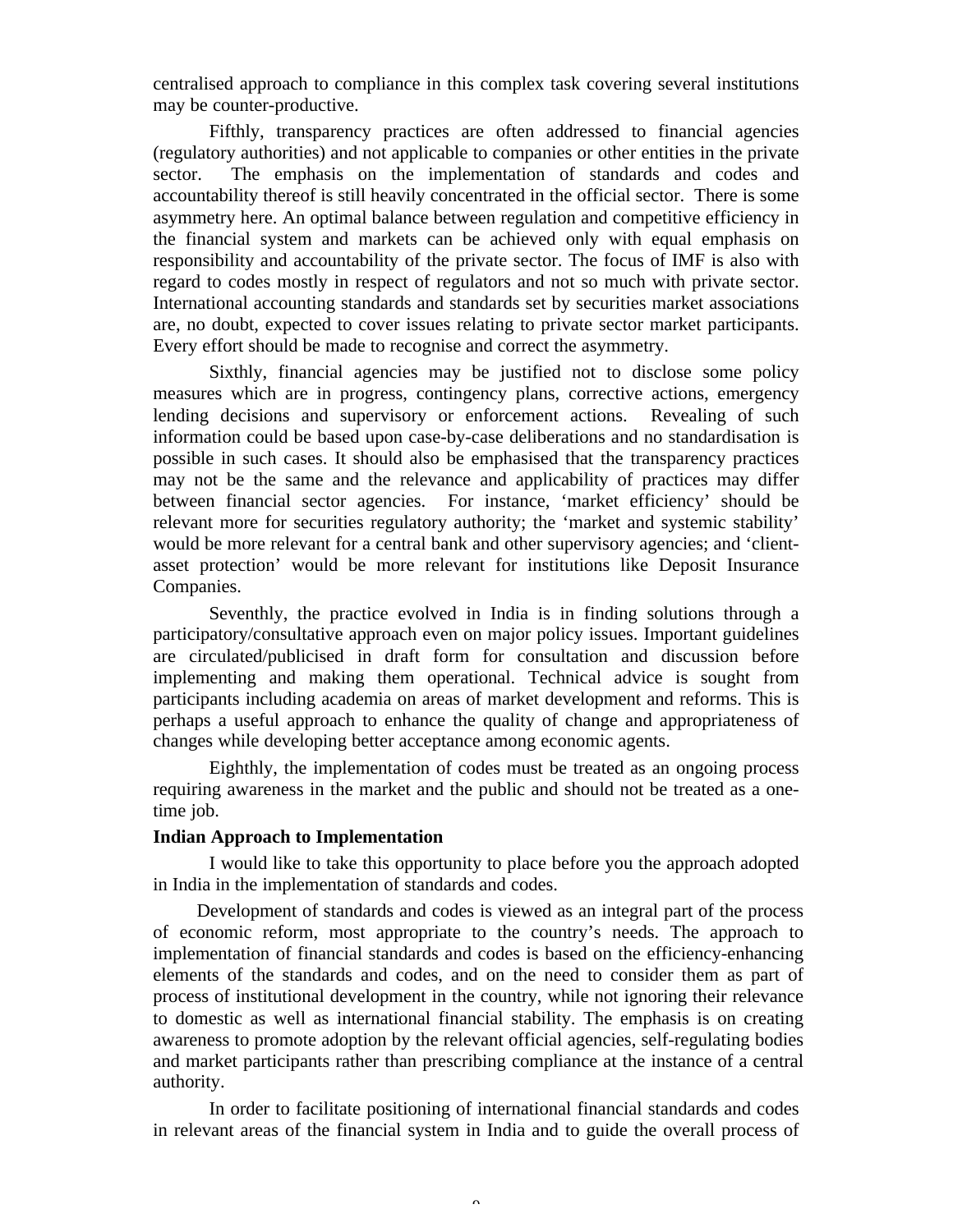implementation of appropriate changes in respect to various segments of the financial system, the Reserve Bank of India in consultation with Government of India, in December 1999, constituted a 'Standing Committee on International Financial Standards and Codes' under the Chairmanship of Deputy Governor, Reserve Bank of India and Secretary, Economic Affairs, Government of India as Alternate Chairman.

The Committee was given the responsibility of identifying and monitoring developments in global standards and codes being evolved especially in the context of the international developments and discussions as part of the efforts to create a sound international Financial Architecture, considering all aspects of these standards and codes to Indian financial system. The Committee has also been asked to consider plotting a road map for aligning India's standards and practices as necessary and desirable in the light of evolving international practices, periodically reviewing the status and progress in regard to the codes and practices; and reaching out its reports on the above to all concerned organizations in public or private sectors.

The Standing Committee has constituted Advisory Groups in ten core subject areas, which broadly encompass the twelve key areas prescribed by FSF, pertaining to the financial system. These are: Transparency in Monetary and Financial Policies, Data Dissemination, Payments and Settlement System, Banking Supervision, Securities Market Regulation, Accounting and Auditing, Fiscal Transparency, Insurance Regulation, Bankruptcy Laws and Corporate Governance. Accounting and auditing have been clubbed together and the twelfth area namely 'Market Integrity' associated with the forty recommendations of the Financial Action Task Force (FATF) on money laundering is not being presently looked into by the Standing Committee. These Advisory Groups were entrusted with the task of studying, in detail, the present status of applicability and relevance and compliance of relevant standards and codes, reviewing the feasibility of compliance and the time frame over which this could be achieved given the prevailing legal and institutional practices, comparing the levels of adherence in India, vis-à-vis in industrialized and also emerging economies particularly to understand India's position and prioritize actions on some of the more important codes and standards, and to chalk out a course of action for achieving the best practices.

All Advisory Groups are chaired by eminent experts not generally holding official positions in Government or other regulatory bodies. The members are generally non-official experts in relevant subject areas. This process enables an objective, independent and 'external' assessment within the confines of the domestic economy.

 The Indian approach to the implementation of standards and codes has been recognised as noteworthy by international agencies in that it follows a systematic process. The process consists of the initial recognition, identification and taking on record of standards and codes in relevant areas. This is followed by in-depth assessment by independent experts of issues pertaining to the present status of applicability, relevance and the existing degree of compliance, the feasibility of compliance and the earmarking of the possible time frame for transition given the prevailing legal and institutional practices. It is also common to seek comparison of the levels of adherence in India, *vis-à-vis* industrialized and emerging economies, particularly to understand India's position and to prioritize actions on some of the more important codes and standards. The process seeks to map out a comprehensive course of possible actions for achieving the best practices. This approach is put in the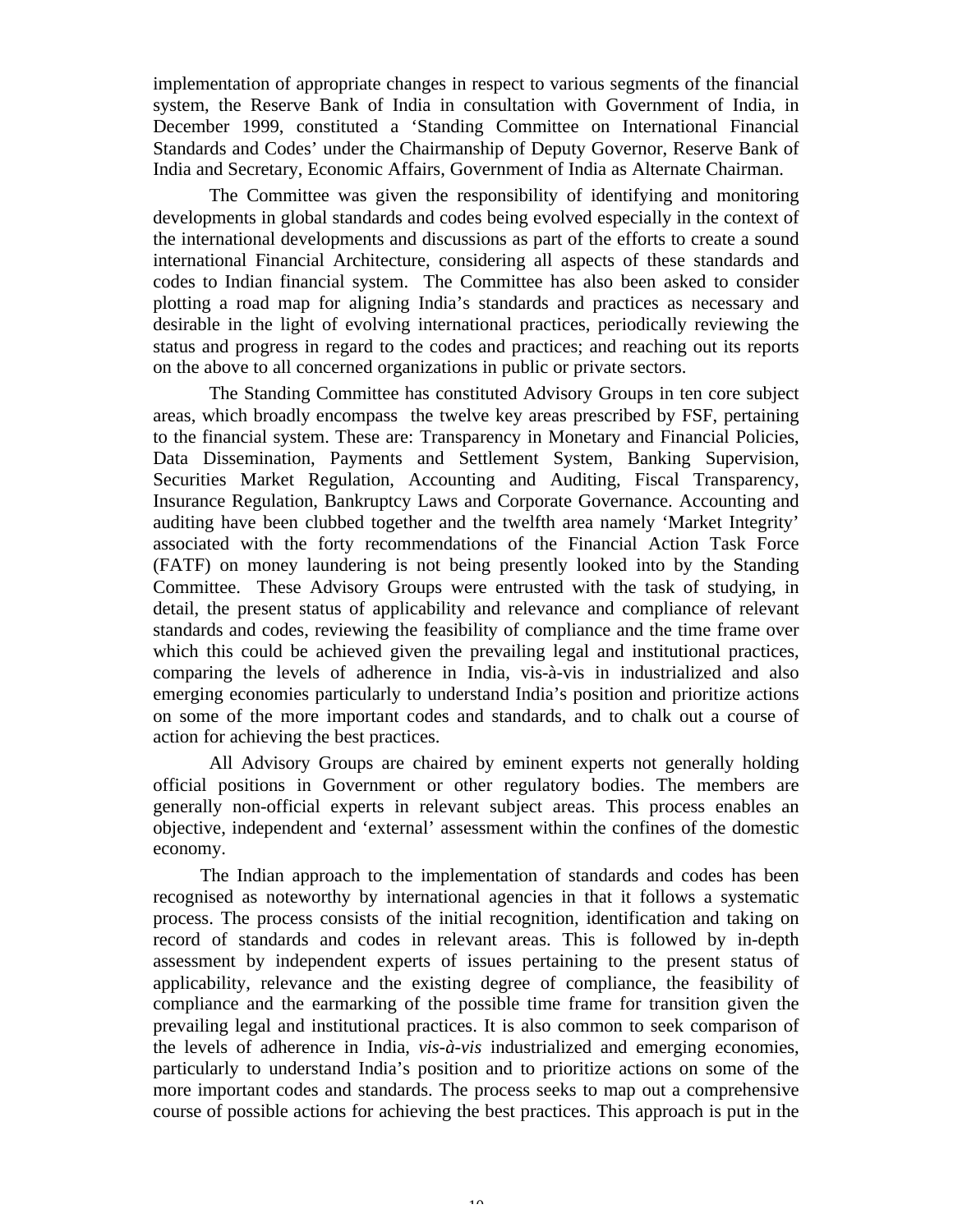public domain through publication of Reports on each of the selected standards and codes.

The next stage would involve putting efforts for the widest possible dissemination of Advisory Group Reports including by means of seminars and workshops. The objective is to obtain involvement and stimulation of interest among public authorities and other stakeholders in the debate and to garner a higher level of general awareness on the subject. This is to be followed by invitation of and consideration of inputs and feedback from relevant public and private sector organizations to enhance the sense of involvement and to build confidence. Such a participative and consultative approach is advocated to secure a convergence of viewpoints and, hence, favorable public disposition towards the necessity of change.

In sum, the process in India is an exercise that aims at understanding and comprehending various standards and codes in terms of rationale, technical complexities, institutional and legal requirements and the immediacy and relevance at the present stage of development and institutional structure. Second, it is intended to result in getting a fair view of the country's status with reference to standards. Third, this would enable getting an idea about the necessary steps required to move closer to the adherence of standards and codes. Fourthly, it would sensitise the regulatory authorities, agencies and institutions about the priority areas of action.

## **Conclusion**

In conclusion, I would like to quote Andrew Crockett from a recent IMF-World Bank jointly sponsored conference on International Standards and Codes (March 2001) : "Therefore, although setting high-quality standards is generally acknowledged to be a good thing, more work needs to be done on finding the best way to get there."

Thank you.

Public Lecture by Dr. Y.V. Reddy, Deputy Governor, Reserve Bank of India at the Centre for Banking Studies of the Central Bank of Sri Lanka, Colombo, on June 28, 2001. Dr. Reddy is grateful to Shri K. Kanagasabapathy and Dr. A. Prasad for their assistance.

# **References**

Conference on International Standards and Codes at Washington DC (March 7-8, 2001), *IMF Survey*, International Monetary Fund, Volume 30, Number 7, Washington DC, April 2, 2001.

Crockett Andrew, "Why is Financial Stability a Goal of Public Policy," in *Managing Financial Stability in a Global Economy,* The Federal Reserve Bank of Kansas City, Jackson Hole, Wyoming, August 1997.

Financial Stability Forum, *Report of the Task Force on Implementation of Standards* (Chairman : Andrew Sheng), March 2000.

11